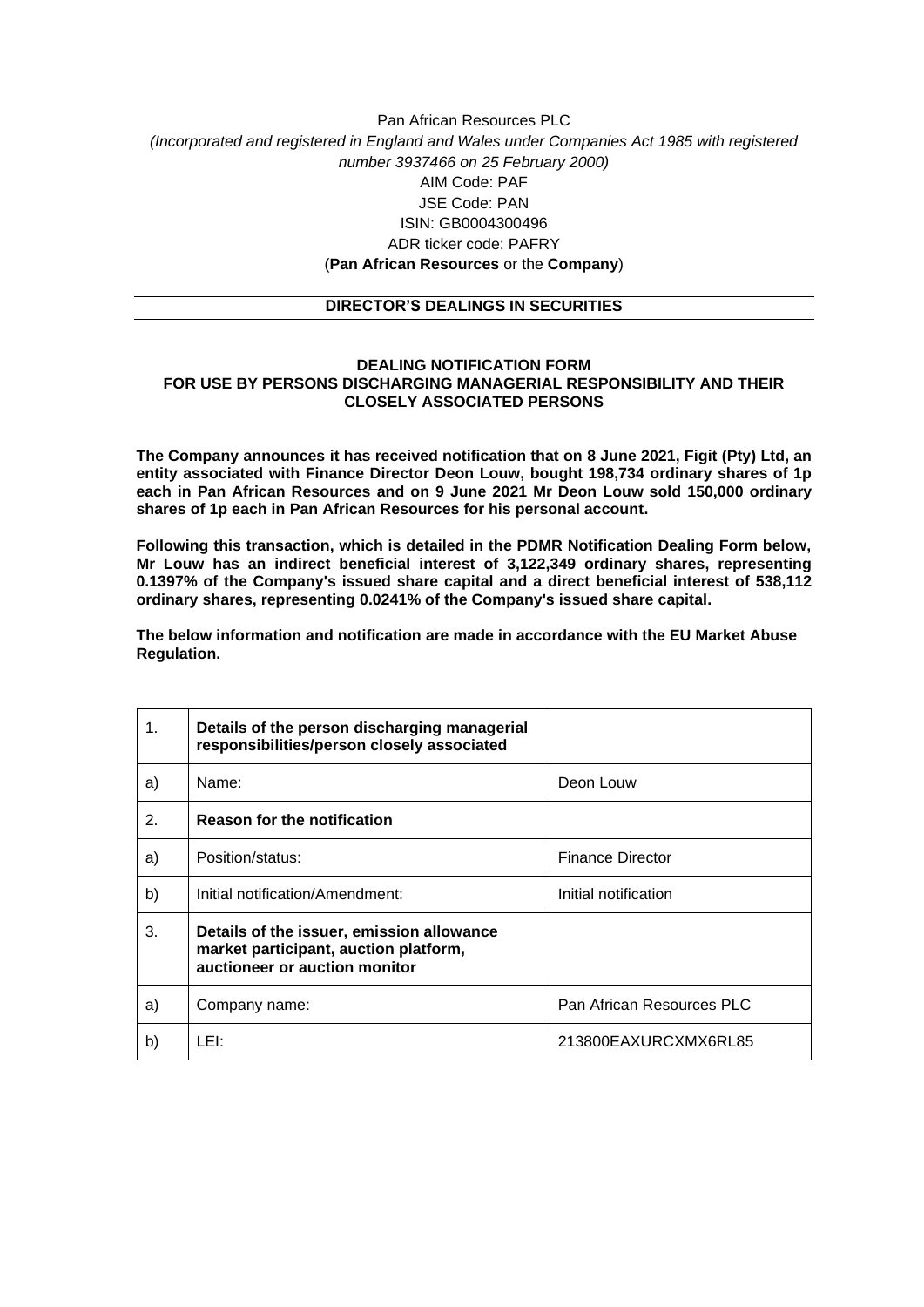| 4. | Details of the transaction(s): section to be<br>repeated for (i) each type of instrument; (ii)<br>each type of transaction; (iii) each date; and<br>(iv) each place where transactions have been<br>conducted |                                                                                                                                |
|----|---------------------------------------------------------------------------------------------------------------------------------------------------------------------------------------------------------------|--------------------------------------------------------------------------------------------------------------------------------|
| a) | Description of the financial instrument, type of<br>instrument:                                                                                                                                               | Ordinary shares of 1p each                                                                                                     |
|    |                                                                                                                                                                                                               | Identification code: GB0004300496                                                                                              |
| b) | Nature of the transaction:                                                                                                                                                                                    | Trade 1:                                                                                                                       |
|    |                                                                                                                                                                                                               | Acquisition of ordinary shares by<br>an associate of Deon Louw,<br>namely Figit (Pty) Ltd, of which he<br>is the sole director |
|    |                                                                                                                                                                                                               | Trade 2:                                                                                                                       |
|    |                                                                                                                                                                                                               | Disposal of ordinary shares for his<br>personal account                                                                        |
|    |                                                                                                                                                                                                               |                                                                                                                                |
| c) | Price(s) and volume(s):                                                                                                                                                                                       | Trade 1:                                                                                                                       |
|    |                                                                                                                                                                                                               | 198,734 ordinary shares                                                                                                        |
|    |                                                                                                                                                                                                               | at ZA 392.53 cents per share                                                                                                   |
|    |                                                                                                                                                                                                               | Trade 2:                                                                                                                       |
|    |                                                                                                                                                                                                               | 150,000 ordinary shares                                                                                                        |
|    |                                                                                                                                                                                                               | at ZA 380.72 cents per share                                                                                                   |
| d) | Aggregated information:                                                                                                                                                                                       | Trade 1:                                                                                                                       |
|    |                                                                                                                                                                                                               | ZAR 780,090.57                                                                                                                 |
|    |                                                                                                                                                                                                               | Trade 2:                                                                                                                       |
|    |                                                                                                                                                                                                               | ZAR 571,080.00                                                                                                                 |
| e) | Dates of the transaction:                                                                                                                                                                                     | Trade 1:                                                                                                                       |
|    |                                                                                                                                                                                                               | 8 June 2021                                                                                                                    |
|    |                                                                                                                                                                                                               | Trade 2:                                                                                                                       |
|    |                                                                                                                                                                                                               | 9 June 2021                                                                                                                    |
| f) | Place of the transaction:                                                                                                                                                                                     | Johannesburg Stock Exchange                                                                                                    |

Additional information disclosed in accordance with the JSE Listings Requirements:

| a) | Nature of interest of executive: | Trade 1:            |
|----|----------------------------------|---------------------|
|    |                                  | Indirect beneficial |
|    |                                  | Trade 2:            |